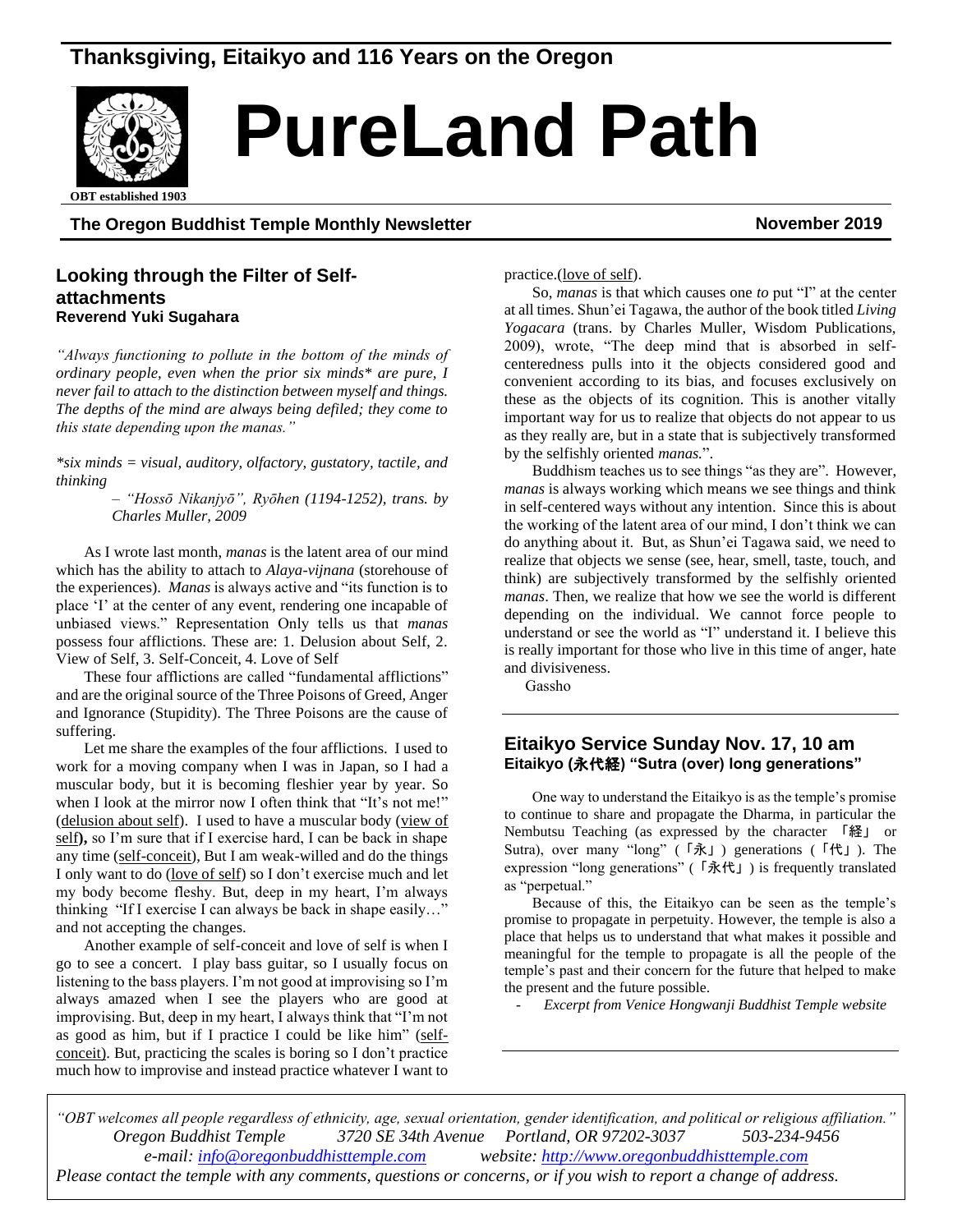### **November Shotsuki Hoyo**

This is a monthly memorial service to honor and remember those loved ones who passed away during the month of November. The Shotsuki-Hoyo service will be held at the November 10 Sunday service at 10 am.

Please join us and offer incense in memory of your relative(s) or friends. Listed below are the names of those who passed away starting from 1950. Oregon Buddhist Temple has records from 1904. If a name is missing, incorrect, or prior to 1950, please notify Jean Matsumoto, Etsu Osaki, or the temple.

Ando, Kikue 11/9/1989 \* Kiso, Yukino 11/27/1991 \* Okita, Clara Kazue 11/17/2004 Asakawa, Nogi Seichi 11/14/1992 Kiyohara, Jutaro 11/ 13/1953 Ouchida, Shizuyo 11/8/1965 \* Emoto, Junpei 11/11/1957 Kiyokawa, Rei 11/25/1979 Sakauye, Shizue Suzie 11/13/1997\* Fujii, James (Jim) 12/3/2013 Koida, William Minoru 11/13/2010 Sako, Fumie 11/25/1998 \* Fujii, Kazuo 11/5/2007 Kuribayashi, Seimi 11/19/1987 Shimizu, Shizuno 11/3/1952 \* Fujimura, Masao 11/29/1959 Maehara, Kameichi 11/19/1957 Shoji, George Tatsuo 11/12/1995 Furukawa, Frank 11/9/1979 Maekawa, Tomoko 11/24/1995 Sunamoto, Bob Hiroshi 11/22/2009 Hamataka, Fujimatsu 11/5/1950 Maekawa, Yone 11/24/2004 \* Tachibana, Toki 11/19/1962 \* Hara, Mineto 11/13/2015 Masuda, Ryonosuke 11/20/1975 Takabayashi, Utajiro 11/10/1963 Harder, Richard 11/21/1996 Matsumoto, Kametaro11/6/1980 Takashima, Tokiye Ruth 11/25/2005\* Hasebe, Jamie Jo 11/26/2004 Matsunaga, Ayame 11/2/2006 \* Takeuchi, Sakajiro 11/9/1963 Hayashi, Dr Mie May 11/2/2002 Minagi, Yoneo Eddie 11/11/2002 Takeuchi, Shiro 11/22/2011 Hiransomboon,Totsavask (Todd) Mitoma, Hisa 11/16/1960 \* Tamiyasu, Gunichi 11/20/1958 Imamura, Megan Akemi 11/1/2013 Murahashi,Kazue11/14/1979 \* Tan, Poh Chye 11/25/2008 Kanzaki, Kyuji 11/6/1962 Murahashi, Toyoki 11/24/1961 Teramura, Uno 11/28/1966 \* Kato, Yahichi 11/19/1964 Nakamoto, Takaichi 11/15/1952 Yamano, Alice 11/22/1988 \* Kawasaki, Hikojiro 11/25/1952 Nakamura, James S 11/15/1976 Yamauchi, Hiroshi 11/3/2014 Kinoshita, Nadine Colette11/28/2009 Nakamura,Tsuru 11/21/1986 \* Yoshihara, Chiyoko 11/20/2006 \* Kirihara, Kyo 11/11/1962 \* Nakayama, Katsumi 11/25/1996 Yoshihara, Taro 11/6/2004

11/8/2002 Morita, Chieto 11/1/1989 Tamura, Mitsuru 11/27/1977 \*

\* OBWA member

### **2019 Memorial Services**

| Year                |         | Year                |         |
|---------------------|---------|---------------------|---------|
| Of Passing Memorial |         | Of Passing Memorial |         |
| 2018                | 1 Year  | 2003                | 17 Year |
| 2017                | 3 Year  | 1995                | 25 Year |
| 2012                | 7 Year  | 1987                | 33 Year |
| 2007                | 13 Year | 1970                | 50 Year |

If you would like to schedule a memorial service for loved ones or ancestors, please make arrangements with Rev. Sugahara at 916-834-7350 or ysobtportland06012017@oregonbuddhisttempl.com

### **Condolences**

To the family of Frank Hrubant, Sahomi Tachibana's husband, who passed away on October 1. There will be a memorial service at the temple on November 23rd at 2:00 pm.

### **Home Visits**

Rev. Yuki has been visiting members who are unable to or have difficulty coming to the temple. If you or a family member would like to have Reverend Yuki visit you, please call him at 916-834- 7350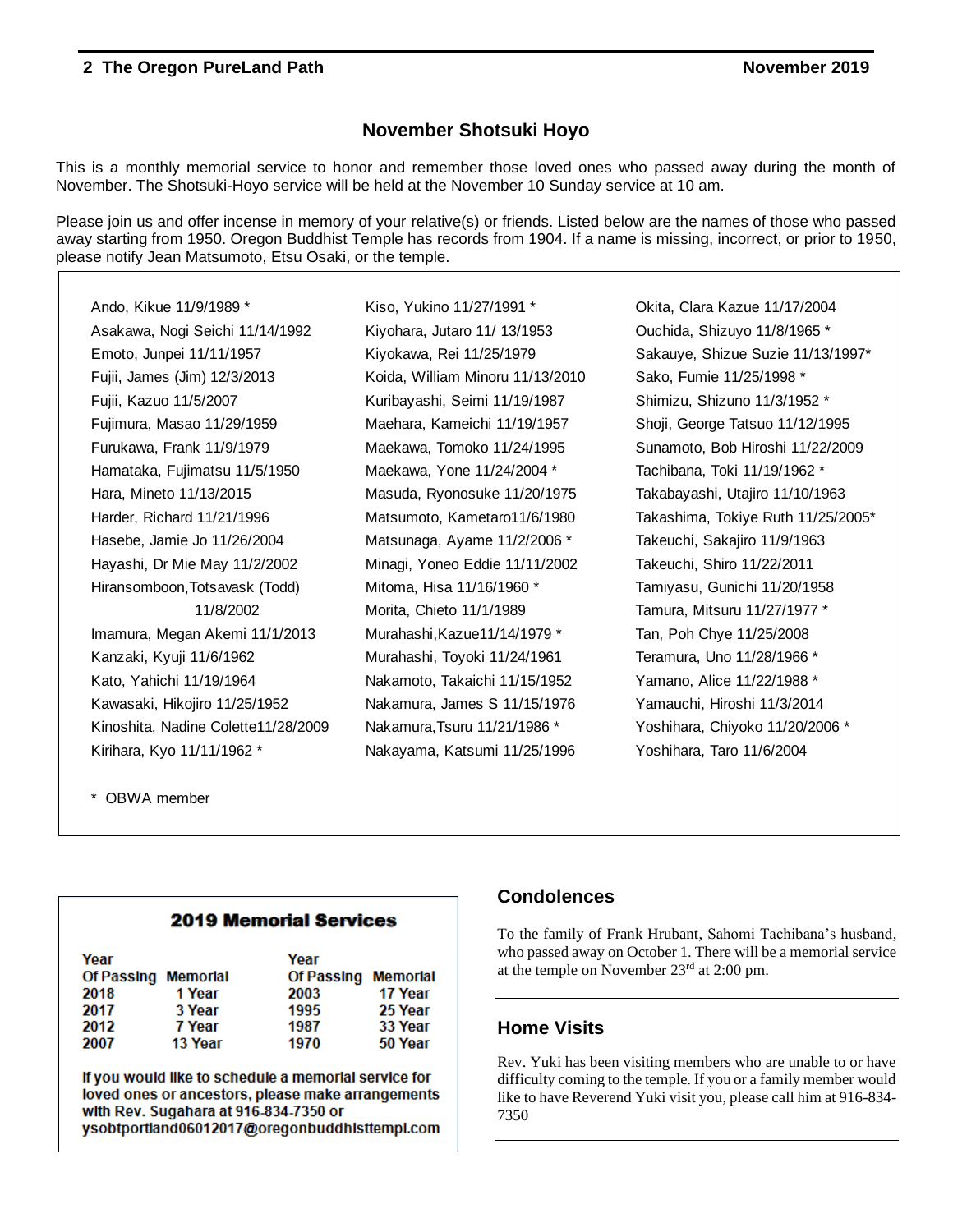### **President's Column Ken Garner, OBT President**

*I owe my soul to each fork in the road, each misleading sign. 'Cause even in solitude, no bitter attitude can dissolve my sweetest find Thanksgiving for every wrong move that made it right …… Adam Sultan*

Thanksgiving is my favorite holiday. I have said this a few times in my four years' worth of President's Columns. The chilly air, the muted light, and soft colors of late Autumn, with the anticipation of Winter always put me in a nostalgic mood. It is the time to take personal stock. It is not by accident that our national day of thanks comes at this time of year.

We live in a time and place of extraordinary bounty. As I have thought about all that I have to be thankful for, I realized that my gratitude needs to extend beyond the usual suspects. Yes I have a wonderful family and great friends. I can freely hear the Dharma and be a part of the greater Buddhist, in general, and Jodo Shinshu, in particular, Sangha. For these it is easy to be grateful.

I know that my gratitude must extend beyond the "good" events of my life but must also include hard times and mistakes I have made. Those twists and bumps and backups, and deadends and U-turns along my way. As Rev Dr Kenneth Tanaka says, "Life is a bumpy road." All were the moments that got me to be here now; each a teachable moment I encountered and experienced along life's path. I am thankful for those wrong moves that made it right.

So many people have contributed to OBT this year. Whether you served as an event chair, greeted first time visitors, pulled weeds in our garden, taught Dharma School, mopped the floors, served on the Board, or performed any other of the many tasks to keep our temple operating, thank you. To those who have attended an event at OBT, thank you. To all our members and friends, thank you.

I wish you all a very Happy Thanksgiving In Gassho

### **Oregon Buddhist Women's Association Pat Hokama**

The last report covered the very busy months of August, September, and October. We now have a brief lull until the combination meeting and Eitakyo udon preparation on Saturday, November 16 starting at 9:00 a.m.

Have you noticed lately how many new faces are helping on prep days? Mention was made that several people in the community are giving us the reputation that ours is an enjoyable place to volunteer. What a nice compliment! We hope for their continued participation. And OBWA welcomes new members. The passing of Frank Hrubant, Sahomi Tachibana's husband, was an unexpected and sad news. He was a tireless helper and spokesperson for her career dance performances as well as supporting the annual OBT Obon event. Our condolences reach out to his family.

ET CETERA: 15 minutes before our monthly OBWA meetings, Yasuko Fields. Chiz Chambers and Naomi Masuoka lead us in rajio taiso (radio exercise ). It is a calisthenics workout developed in Japan circa 1928. We stretch, bend, twist, squat, and hop to a taped recording to help blood circulation and body flexibility. (Comments heard: Oh, my knees, ugh my back, ouch, itai). It actually is a lot of fun. Katie is happy that everyone is then wide awake and alert for the meeting! Thanks ladies for keeping us agile and healthy.

The autumn calendar is quickly approaching Thanksgiving. Listing reasons to be thankful are endless, aren't they? My list is simply, "Thank you for today".

Next month reporters: Robbi, Diane

### **Minister's Assistants Study Brenda Fugate**

Ken Garner and I attended the Fall MAP (Minister's Assistant Program) training session at the Jodo Shinshu Center in Berkeley CA on October 3-5. The theme for the session was Engaging with Middle School Age Children, with a special workshop on the topic and critiqued dharma talks aimed at a middle school audience.

We also attended lectures on Jodo Shinshu doctrine and Shinran's teacher Honen, worked on chanting with Rev. Harry Bridge and participated in five services.

While it was a very busy three days, time was included for informal discussion and socializing structured around some great meals and snacks.

The program was led by Reverends Marvin Harada and Jerry Hirano.

Ken and I would like to thank the Hishinuma fund for supporting this study opportunity.



*Front, L-R:* Rev. Marvin Harada, Koichi Mizushima, Tara Umemoto, Brenda Fugate, George Thow, Rev. Cynthia Yasaki, Rev. Ryoko Nishitani, Geoff Russell, Greg Mukai, Rev. Jerry Hirano, *Middle L-R:* John Mullins, Ken Garner, Troy Watanabe, Sara Izawa, Michail Jones, Gary Jaskula, Bob Shimokaji. *Back L-R*: Lynrae Hubbell, Rev. Landon Yamaoka, David Black, Chad Donoho, Michael Tang, Rev. Vonn Magnin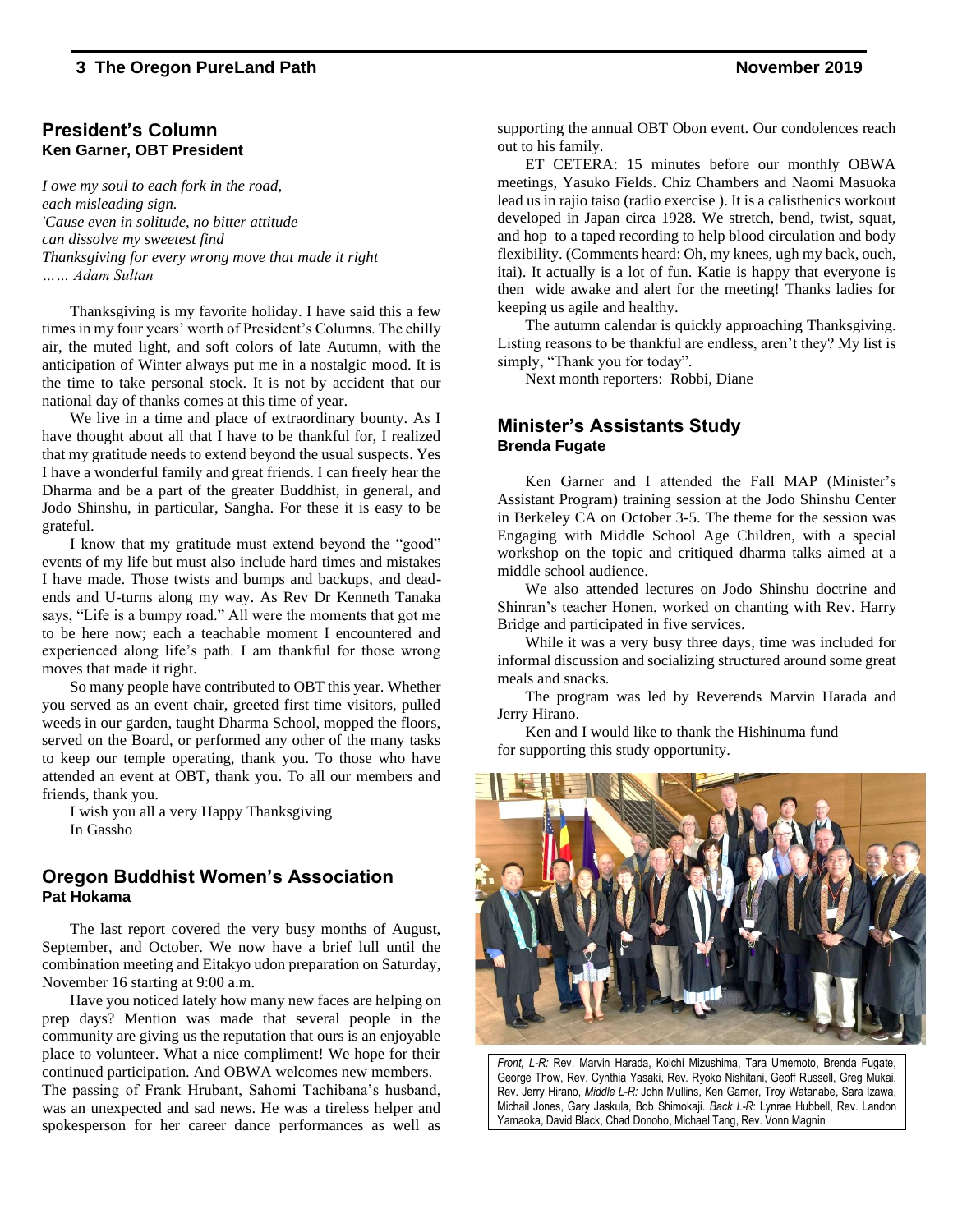### **Dharma School Ann Shintani**

A ginormous THANK YOU to friendly and attentive volunteers and talented and generous donor at our Oct. 6<sup>th</sup> **Sukiyaki Bazaar dessert bar!** We raised over \$900 thanks to the combined efforts of the following: **volunteers** Bobbin/Julia, Daniel, Elaine, Elizabeth, Enshane, Kristin/Davis/Olivia, Maho/Mayu, Mika, Midori, and Suniti/Akash/Anya; and **donors** Amy, Ann, Cathy, Chip and Setsy, Edna, Elaine, Etsu, Jayne, Kristin, Liz (Terri's neighbor), Maho, Marilyn, Robbi, Suniti, Terri, Traci, and the **members of the Oregon Buddhist Women's Association**. Wow!

In November, students are encouraged to advance in OBT's **Nenju Curriculum**. As an incentive, the Dana/Sangha classes have put together a Nenju Curriculum poster, and students have created their own game piece. This is meant to encourage families to discuss the rituals and teachings, enable students to volunteer with temple activities, and place priority with participating with our Sangha community by attending service, when possible.

Students will be practicing a new song, **Bon Odori Song**, music and lyrics by Cecelia Eng. This is a new song and Bon Odori piece that I wish to become familiar with. We hope to find meaning and share the joy of this thoughtful piece at our Bodhi Day evening service that will be hosted and chaired by students.

Finally, for the month of November, we will be asking families to practice giving to the temple by sending home "**My Offering**" envelope This donation program encourages students to practice giving. Donations (and they could be very modest and be from student's piggy banks, for example) will go toward a larger pool that provides teaching aids, supports new educational materials, and to maintain inventory of program materials.

*The article below by Cathy Yarne is the tenth in a series of articles written this year by an OBT board member to help make the board more accessible to temple members.*

### **OBT has a great Sangha! Cathy Yarne**

When I originally signed up to write the article for November, I had intended to write about giving thanks or gratitude in general, a common theme for November. However, I began composing this article 2 days after our Sukiyaki Fall Fundraiser, so this is an opportunity to thank all the volunteers who made this event possible. OBT and I are so grateful for all your help. We understand that you are busy and have other commitments and activities outside of the temple, so any time you can volunteer is most appreciated. THANK YOU!

On Saturday we had an incredible turnout of 50+ volunteers! There were several first timers and people outside our sangha who came to support their friends and OBT. I take this as a positive sign that OBT is respected in the community and people enjoy supporting our events.

It's easy to focus on the day of the event. However it's important to acknowledge all that goes into an event like this, and more importantly the handful of individuals who take on the responsibility to lead important aspects of the event. Food preparation occurred on Wednesday, Friday, Saturday and Sunday morning. There were fewer than 20 individuals on Wednesday and Friday, which meant long days for them. What is so amazingly generous is that about 8 of those volunteers worked all Wednesday, Friday, Saturday and Sunday. They were also first to arrive and typically one of the last to leave. All volunteers are vital and very much appreciated, however it is these generously committed individuals that enable us to have events like this.

Like all major events, there are some tasks that are not very attractive. Deep frying 153 piles of noodles is one of them. Somehow the "3 Stooges" (Craig Y., Ray F. and Jerry S.) made it fun while finishing in record time. Clean up is another unattractive task that was efficiently led by Ryan D. and Angie H. Personally I've been volunteering at OBT for more than 50 years. I have to say the kitchen has never been such a pleasurable place to volunteer. OBT has a great Sangha! THANK YOU

#### **Lotus Circle – November Jean Matsumoto**

The nights are a little chillier these days and the leaves on the trees are starting to turn gold. Soon the leaves will fall and the glorious tree that obstructs my view of Mt. Hood all summer long will allow me to see that magnificent mountain on clear days again. Warm fall flowers will adorn our altar creatively arranged by OBT's Flower Toban members each Sunday. We are grateful to the generous members of Lotus Circle who will be honoring loved ones during the month of November by making the donations which pay for the flowers. Appreciation this month goes to the following:

- November 3 Anonymous in memory of (imo) Chieto  $\&$ Yachiyo Morita; Judy Yamauchi imo her husband Hiroshi; Jean Matsumoto imo father Kametaro
- November 10 Terry Courter, Terri-ann, Tom & Midori Carrollo imo parents, grandparents and great-grandparents Frank & Mae Furukawa; Misao Minagi imo husband Eddie Yoneo; Nami Koida imo father-in-law William Minoru
- November 17 Roy and Helen Murahashi imo his parents, Toyoki and Kazue; Angie Nakashima imo mother Clara Kazue Okita; Grace Ishikawa imo mother Toki Tachibana; Grace Aoki imo her dear friend Chiyoko Yoshihara
- November 24 Diane Harder imo husband Richard; Robert Sunamoto imo parents Bob Hiroshi & Tomo; Keith Nakayama, Joni Kimoto & Leslie Nelson imo father Katsumi; BeeBee Dawson imo father Poh Chye Tan; Kiyomi Dickenson imo father Yoshio

We hope you will check out the Lotus Circle webpage Ken Garner [\(webmaster@oregonbuddhisttemple.com\)](mailto:webmaster@oregonbuddhisttemple.com) set up for us. For any questions about us and how to join and honor loved ones, please contact me at 503-280-2463 o[r jamatsumoto@gmail.com.](mailto:jamatsumoto@gmail.com)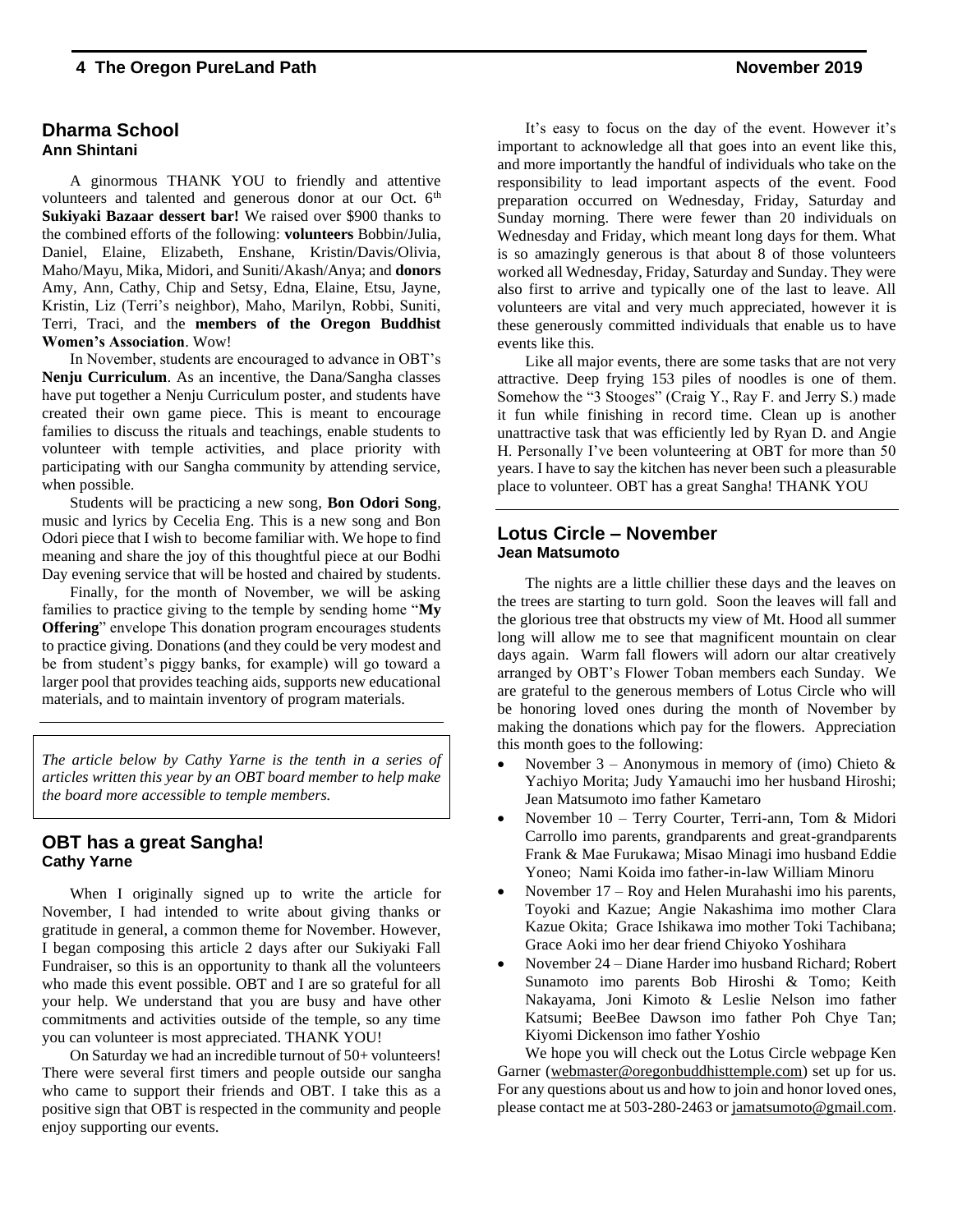### **November Toban**

Erik Ackerson Chris Dart Grace Ishikawa Mai Thi La Susan Lily Edward Liljeholm Charles Reneau Carol Saiget Yuki Sasao **Amanda Stein** Joe Wah Lora Wahl Cathy Yarne

Ryan Davis **Angie Hughes-Davis** 

### **Temple Library Chris Dart, Librarian**

The library is getting a reorganization and cleanup. When done, there will be two major changes. First, we are removing materials that are not used and duplicate books. We started on this part of the project just before the Gomonshu came. Eventually these books and materials will go onto a "free books" bookcase in the lobby of the Temple so be watching for it.

Second, we will be changing the way the books are grouped and organized. There will be a major grouping, like Jodo Shinshu (we are doing this section first), and subgroupings like 1. Service Books/Info About Jodo Shinshu; 2. Shinran Shonin (info about and his writings); 3. Other Jodo Shinshu contributors (like Rennyo, Kakushini); 4. Writings/Thoughts (various authors); and 5. BCA-OBT-Other Temples History, Anniversaries, etc. Within the subgroupings, the books will be ordered by author. For example, the code on the books will be RB JDSS (major group), 2 (subgroup), and SHO.S for Shinran Shonin author. The goal is to make everything easier to find.

All the other groups will follow a similar pattern. The Religion Buddhist group will have groups American Buddhism, Buddha/Buddhism, Dalai Lama, Japanese Buddhism, Mahayana Buddhism, Pureland, Sutras/Dhammapada, Zen Buddhism, and Writings/Thoughts. The Miscellaneous section will be Art, Japan/Japanese, Japanese American, Cookbooks, and Writings/Thoughts. And so forth.

So, right now, it's a bit confusing. The labels are a bit messy and we have a bunch of newly donated books to add, but please be patient with us. We're getting there. Please let us know of any suggestions or ideas you may have or if you wish to volunteer. A big thank you to Al Ono and Brenda Fugate who are helping me with this. I am very grateful.

In Gassho

### **OBT Readers' Club Ken Garner**

### **Sunday December 29, 2019 Dharma Exchange**

The next Readers' Club meeting is scheduled for the Dharma Exchange on December 29 , 2019. We will be discussing **American Sutra: A Story of Faith and Freedom in the**

**Second World War** by Duncan Ryuken Williams. All readers must secure their own copy of the book.

The mass incarceration of Japanese Americans during World War II is not only a tale of injustice; it is a moving story of faith. In this pathbreaking account, Duncan Ryūken Williams reveals how, even as they were stripped of their homes and imprisoned in camps, Japanese American Buddhists launched one of the most inspiring defenses of religious freedom in our nation's history, insisting that they could be both Buddhist and American. Using newly translated sources and extensive interviews with survivors of the camps and veterans of the war, American Sutra reveals how the Japanese American community broadened our country's conception of religious freedom and forged a new American Buddhism.

The conversations we have at the Book Club Dharma Exchanges are always good -- and are even better if you have had an opportunity to read all or part of the book! Please join in the conversation on December 29.

**Editor's Note**: Duncan Williams will be in Portland Tuesday, December 3, 7:30 - 9 PM at the Heart of Wisdom Zen Temple, and Wednesday, December 4, 4 – 5:30 PM at Reed College.



Portland Taiko will celebrate its 25th anniversary with a gala concert featuring special guests Kenny Endo (Hawaii), Tiffany Tamaribuchi (Sacramento), Kalabharathi Dancers (Portland), and charter members of Portland Taiko.

The concert will include new compositions and favorite repertoire from its 25-year history. Special features will include a performance with Kenny Endo of *Wind, Water, Wood*, originally commissioned for the American Composer Forum's *Continental Harmony* project, and a reprise of *Resonance*, a demanding work for three odaiko (large drums) with Tiffany Tamaribuchi. The Kalabharathi Dancers will present new choreography to a Portland Taiko classic work, *Ha!*, and past members of Portland Taiko will return to the stage for surprise performances.

Portland Taiko's 25th Anniversary Concert will take place at Portland State University's Lincoln Performance Hall on Saturday, November 2, 2019 at 7:00 p.m. and Sunday, November 3, 2019 at 2:00 p.m. Tickets are general admission, priced from \$12.00 to \$22.00 with fees, and available via [www.portlandtaiko.org](http://www.portlandtaiko.org/) and [www.eventbrite.com.](http://www.eventbrite.com/)